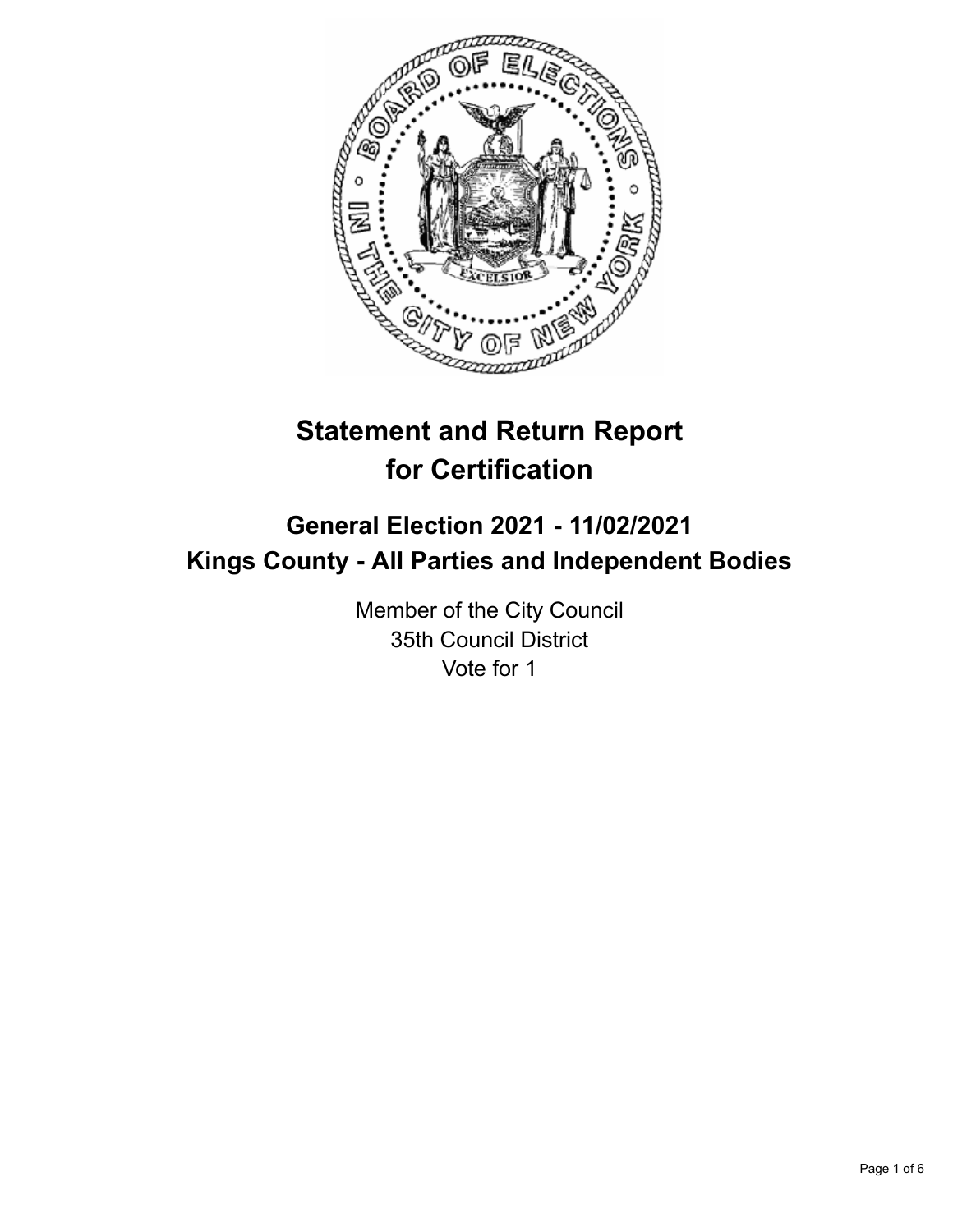

# **Assembly District 43**

| <b>MANUALLY COUNTED EMERGENCY</b><br>0<br><b>ABSENTEE / MILITARY</b><br>251<br><b>AFFIDAVIT</b><br>28<br>5,222<br><b>Total Ballots</b><br>0<br>Less - Inapplicable Federal/Special Presidential Ballots<br><b>Total Applicable Ballots</b><br>5,222<br>4,261<br>CRYSTAL HUDSON (DEMOCRATIC)<br>REGINA A. KINSEY (COMMON SENSE)<br>271<br>BARRETT ZACHERY (WRITE-IN)<br>1<br>ERIC GONZALEZ (WRITE-IN)<br>1<br>ESTER FELDMAN (WRITE-IN)<br>1<br>HAROLD TISHER (WRITE-IN)<br>1<br>HAROLD TISHLER (WRITE-IN)<br>1<br>INDIA WALTON (WRITE-IN)<br>1<br>1<br>JHON STOSSEL (WRITE-IN)<br>KAREN A GREENWOOD (WRITE-IN)<br>1<br>MARC L MINKOFF (WRITE-IN)<br>1<br>MICHAEL HOLLINGSWORTH (WRITE-IN)<br>14<br>MICHAEL HOLLINSWORTH (WRITE-IN)<br>3<br>MICHAEL WORTH (WRITE-IN)<br>1<br>MOSHE RUBASHKIN (WRITE-IN)<br>1<br>1<br>RENEE HOLMES (WRITE-IN)<br>ROLANDO ROYCE (WRITE-IN)<br>1<br>ROMAINE ROUSE (WRITE-IN)<br>1<br>SAMUEL MARASOW (WRITE-IN)<br>1<br>STEPHANIE GOODRICH (WRITE-IN)<br>1<br>UNATTRIBUTABLE WRITE-IN (WRITE-IN)<br>12<br>YOSSI GOLDBERG (WRITE-IN)<br>1<br>ZALMAN LEW (WRITE-IN)<br>1<br><b>Total Votes</b><br>4,579<br>Unrecorded<br>643 | <b>PUBLIC COUNTER</b> | 4,943 |
|------------------------------------------------------------------------------------------------------------------------------------------------------------------------------------------------------------------------------------------------------------------------------------------------------------------------------------------------------------------------------------------------------------------------------------------------------------------------------------------------------------------------------------------------------------------------------------------------------------------------------------------------------------------------------------------------------------------------------------------------------------------------------------------------------------------------------------------------------------------------------------------------------------------------------------------------------------------------------------------------------------------------------------------------------------------------------------------------------------------------------------------------------|-----------------------|-------|
|                                                                                                                                                                                                                                                                                                                                                                                                                                                                                                                                                                                                                                                                                                                                                                                                                                                                                                                                                                                                                                                                                                                                                      |                       |       |
|                                                                                                                                                                                                                                                                                                                                                                                                                                                                                                                                                                                                                                                                                                                                                                                                                                                                                                                                                                                                                                                                                                                                                      |                       |       |
|                                                                                                                                                                                                                                                                                                                                                                                                                                                                                                                                                                                                                                                                                                                                                                                                                                                                                                                                                                                                                                                                                                                                                      |                       |       |
|                                                                                                                                                                                                                                                                                                                                                                                                                                                                                                                                                                                                                                                                                                                                                                                                                                                                                                                                                                                                                                                                                                                                                      |                       |       |
|                                                                                                                                                                                                                                                                                                                                                                                                                                                                                                                                                                                                                                                                                                                                                                                                                                                                                                                                                                                                                                                                                                                                                      |                       |       |
|                                                                                                                                                                                                                                                                                                                                                                                                                                                                                                                                                                                                                                                                                                                                                                                                                                                                                                                                                                                                                                                                                                                                                      |                       |       |
|                                                                                                                                                                                                                                                                                                                                                                                                                                                                                                                                                                                                                                                                                                                                                                                                                                                                                                                                                                                                                                                                                                                                                      |                       |       |
|                                                                                                                                                                                                                                                                                                                                                                                                                                                                                                                                                                                                                                                                                                                                                                                                                                                                                                                                                                                                                                                                                                                                                      |                       |       |
|                                                                                                                                                                                                                                                                                                                                                                                                                                                                                                                                                                                                                                                                                                                                                                                                                                                                                                                                                                                                                                                                                                                                                      |                       |       |
|                                                                                                                                                                                                                                                                                                                                                                                                                                                                                                                                                                                                                                                                                                                                                                                                                                                                                                                                                                                                                                                                                                                                                      |                       |       |
|                                                                                                                                                                                                                                                                                                                                                                                                                                                                                                                                                                                                                                                                                                                                                                                                                                                                                                                                                                                                                                                                                                                                                      |                       |       |
|                                                                                                                                                                                                                                                                                                                                                                                                                                                                                                                                                                                                                                                                                                                                                                                                                                                                                                                                                                                                                                                                                                                                                      |                       |       |
|                                                                                                                                                                                                                                                                                                                                                                                                                                                                                                                                                                                                                                                                                                                                                                                                                                                                                                                                                                                                                                                                                                                                                      |                       |       |
|                                                                                                                                                                                                                                                                                                                                                                                                                                                                                                                                                                                                                                                                                                                                                                                                                                                                                                                                                                                                                                                                                                                                                      |                       |       |
|                                                                                                                                                                                                                                                                                                                                                                                                                                                                                                                                                                                                                                                                                                                                                                                                                                                                                                                                                                                                                                                                                                                                                      |                       |       |
|                                                                                                                                                                                                                                                                                                                                                                                                                                                                                                                                                                                                                                                                                                                                                                                                                                                                                                                                                                                                                                                                                                                                                      |                       |       |
|                                                                                                                                                                                                                                                                                                                                                                                                                                                                                                                                                                                                                                                                                                                                                                                                                                                                                                                                                                                                                                                                                                                                                      |                       |       |
|                                                                                                                                                                                                                                                                                                                                                                                                                                                                                                                                                                                                                                                                                                                                                                                                                                                                                                                                                                                                                                                                                                                                                      |                       |       |
|                                                                                                                                                                                                                                                                                                                                                                                                                                                                                                                                                                                                                                                                                                                                                                                                                                                                                                                                                                                                                                                                                                                                                      |                       |       |
|                                                                                                                                                                                                                                                                                                                                                                                                                                                                                                                                                                                                                                                                                                                                                                                                                                                                                                                                                                                                                                                                                                                                                      |                       |       |
|                                                                                                                                                                                                                                                                                                                                                                                                                                                                                                                                                                                                                                                                                                                                                                                                                                                                                                                                                                                                                                                                                                                                                      |                       |       |
|                                                                                                                                                                                                                                                                                                                                                                                                                                                                                                                                                                                                                                                                                                                                                                                                                                                                                                                                                                                                                                                                                                                                                      |                       |       |
|                                                                                                                                                                                                                                                                                                                                                                                                                                                                                                                                                                                                                                                                                                                                                                                                                                                                                                                                                                                                                                                                                                                                                      |                       |       |
|                                                                                                                                                                                                                                                                                                                                                                                                                                                                                                                                                                                                                                                                                                                                                                                                                                                                                                                                                                                                                                                                                                                                                      |                       |       |
|                                                                                                                                                                                                                                                                                                                                                                                                                                                                                                                                                                                                                                                                                                                                                                                                                                                                                                                                                                                                                                                                                                                                                      |                       |       |
|                                                                                                                                                                                                                                                                                                                                                                                                                                                                                                                                                                                                                                                                                                                                                                                                                                                                                                                                                                                                                                                                                                                                                      |                       |       |
|                                                                                                                                                                                                                                                                                                                                                                                                                                                                                                                                                                                                                                                                                                                                                                                                                                                                                                                                                                                                                                                                                                                                                      |                       |       |
|                                                                                                                                                                                                                                                                                                                                                                                                                                                                                                                                                                                                                                                                                                                                                                                                                                                                                                                                                                                                                                                                                                                                                      |                       |       |
|                                                                                                                                                                                                                                                                                                                                                                                                                                                                                                                                                                                                                                                                                                                                                                                                                                                                                                                                                                                                                                                                                                                                                      |                       |       |
|                                                                                                                                                                                                                                                                                                                                                                                                                                                                                                                                                                                                                                                                                                                                                                                                                                                                                                                                                                                                                                                                                                                                                      |                       |       |
|                                                                                                                                                                                                                                                                                                                                                                                                                                                                                                                                                                                                                                                                                                                                                                                                                                                                                                                                                                                                                                                                                                                                                      |                       |       |

#### **Assembly District 50**

| <b>PUBLIC COUNTER</b>                                    | 1,208          |
|----------------------------------------------------------|----------------|
| <b>MANUALLY COUNTED EMERGENCY</b>                        | 0              |
| ABSENTEE / MILITARY                                      | 56             |
| AFFIDAVIT                                                | 12             |
| <b>Total Ballots</b>                                     | 1,276          |
| Less - Inapplicable Federal/Special Presidential Ballots | 0              |
| <b>Total Applicable Ballots</b>                          | 1,276          |
| CRYSTAL HUDSON (DEMOCRATIC)                              | 1,144          |
| REGINA A. KINSEY (COMMON SENSE)                          | 60             |
| MICHAEL HOLLINGSWORTH (WRITE-IN)                         | $\overline{2}$ |
| UNATTRIBUTABLE WRITE-IN (WRITE-IN)                       | $\overline{2}$ |
| <b>Total Votes</b>                                       | 1,208          |
| Unrecorded                                               | 68             |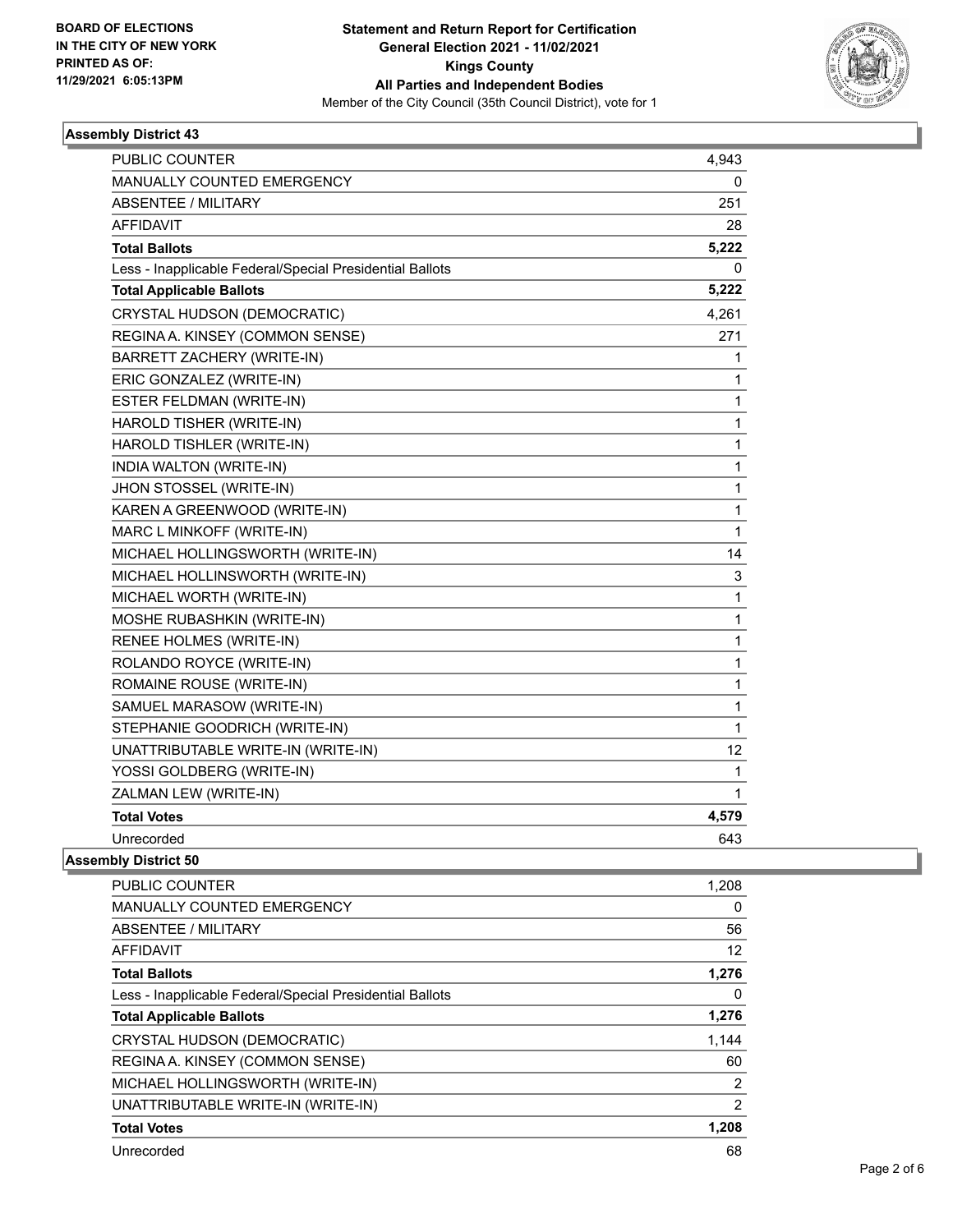

# **Assembly District 52**

| <b>PUBLIC COUNTER</b>                                    | 1,378          |
|----------------------------------------------------------|----------------|
| <b>MANUALLY COUNTED EMERGENCY</b>                        | 0              |
| ABSENTEE / MILITARY                                      | 96             |
| AFFIDAVIT                                                | 10             |
| <b>Total Ballots</b>                                     | 1,484          |
| Less - Inapplicable Federal/Special Presidential Ballots | 0              |
| <b>Total Applicable Ballots</b>                          | 1,484          |
| CRYSTAL HUDSON (DEMOCRATIC)                              | 1,362          |
| REGINA A. KINSEY (COMMON SENSE)                          | 66             |
| MICHAEL HOLLINGSWORTH (WRITE-IN)                         |                |
| UNATTRIBUTABLE WRITE-IN (WRITE-IN)                       | $\overline{2}$ |
| <b>Total Votes</b>                                       | 1,431          |
| Unrecorded                                               | 53             |

#### **Assembly District 56**

| PUBLIC COUNTER                                           | 773 |
|----------------------------------------------------------|-----|
| <b>MANUALLY COUNTED EMERGENCY</b>                        | 0   |
| ABSENTEE / MILITARY                                      | 30  |
| AFFIDAVIT                                                |     |
| <b>Total Ballots</b>                                     | 804 |
| Less - Inapplicable Federal/Special Presidential Ballots | 0   |
| <b>Total Applicable Ballots</b>                          | 804 |
| CRYSTAL HUDSON (DEMOCRATIC)                              | 650 |
| REGINA A. KINSEY (COMMON SENSE)                          | 68  |
| MICHAEL HOLLINGSWORTH (WRITE-IN)                         | 4   |
| UNATTRIBUTABLE WRITE-IN (WRITE-IN)                       |     |
| <b>Total Votes</b>                                       | 723 |
| Unrecorded                                               | 81  |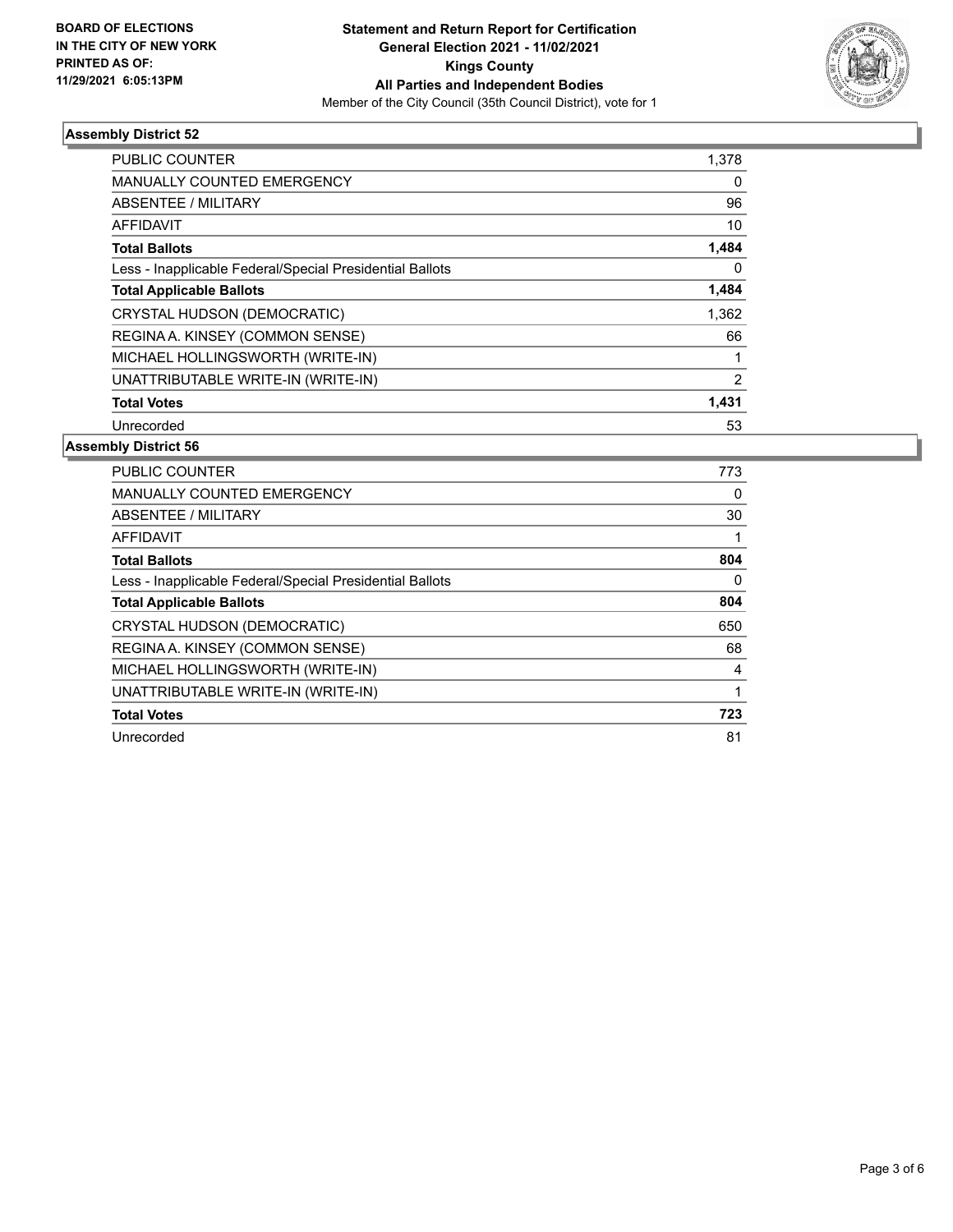

# **Assembly District 57**

| PUBLIC COUNTER                                           | 22,609       |
|----------------------------------------------------------|--------------|
| MANUALLY COUNTED EMERGENCY                               | 0            |
| <b>ABSENTEE / MILITARY</b>                               | 1,220        |
| <b>AFFIDAVIT</b>                                         | 210          |
| <b>Total Ballots</b>                                     | 24,039       |
| Less - Inapplicable Federal/Special Presidential Ballots | 0            |
| <b>Total Applicable Ballots</b>                          | 24,039       |
| CRYSTAL HUDSON (DEMOCRATIC)                              | 21,586       |
| REGINA A. KINSEY (COMMON SENSE)                          | 1,010        |
| ABRAHAM VELEZ (WRITE-IN)                                 | 1            |
| ARISTOTLE KOUSTOUBARCIS (WRITE-IN)                       | 1            |
| BRIAN FOX (WRITE-IN)                                     | 1            |
| CHARLIE BULIK (WRITE-IN)                                 | 1            |
| <b>CURTIS HARRIS (WRITE-IN)</b>                          | 5            |
| FRANK MOSCATELLI (WRITE-IN)                              | $\mathbf 1$  |
| <b>GRACE MENG (WRITE-IN)</b>                             | 1            |
| JABARI BRISPORT (WRITE-IN)                               | $\mathbf{1}$ |
| JAMES COLE (WRITE-IN)                                    | $\mathbf{1}$ |
| JONATHAN RABAR (WRITE-IN)                                | 1            |
| JOSHUA BACHER (WRITE-IN)                                 | $\mathbf{1}$ |
| JOSHUA BACKER (WRITE-IN)                                 | $\mathbf{1}$ |
| LUCY KOTRAN (WRITE-IN)                                   | 1            |
| MAYA WILEY (WRITE-IN)                                    | $\mathbf{1}$ |
| MELINDA BERNARDINE (WRITE-IN)                            | $\mathbf{1}$ |
| MICHAEL BLOOMBERG (WRITE-IN)                             | 1            |
| MICHAEL HILLINGSWORTH (WRITE-IN)                         | $\mathbf{1}$ |
| MICHAEL HOLLINASWORTH (WRITE-IN)                         | $\mathbf{1}$ |
| MICHAEL HOLLINGSWORTH (WRITE-IN)                         | 39           |
| MICHAEL HOLLINGWORTH (WRITE-IN)                          | 8            |
| MICHALE HOLLINGSWORTH (WRITE-IN)                         | 1            |
| MICHEAL HOLLINGSWORTH (WRITE-IN)                         | 3            |
| RENEE COLLYMORE (WRITE-IN)                               | 3            |
| ROBB PENN (WRITE-IN)                                     | 1            |
| ROBERT BROWNE (WRITE-IN)                                 | 1            |
| SANDY NURSE (WRITE-IN)                                   | $\mathbf{1}$ |
| SCOTT HEINS (WRITE-IN)                                   | $\mathbf{1}$ |
| SPIKE LEE (WRITE-IN)                                     | 1            |
| TALYA COOPER (WRITE-IN)                                  | $\mathbf{1}$ |
| UNATTRIBUTABLE WRITE-IN (WRITE-IN)                       | 18           |
| UNCOUNTED WRITE-IN PER STATUTE (WRITE-IN)                | 1            |
| WALTER MOSLEY (WRITE-IN)                                 | $\mathbf{1}$ |
| <b>Total Votes</b>                                       | 22,698       |
| Unrecorded                                               | 1,341        |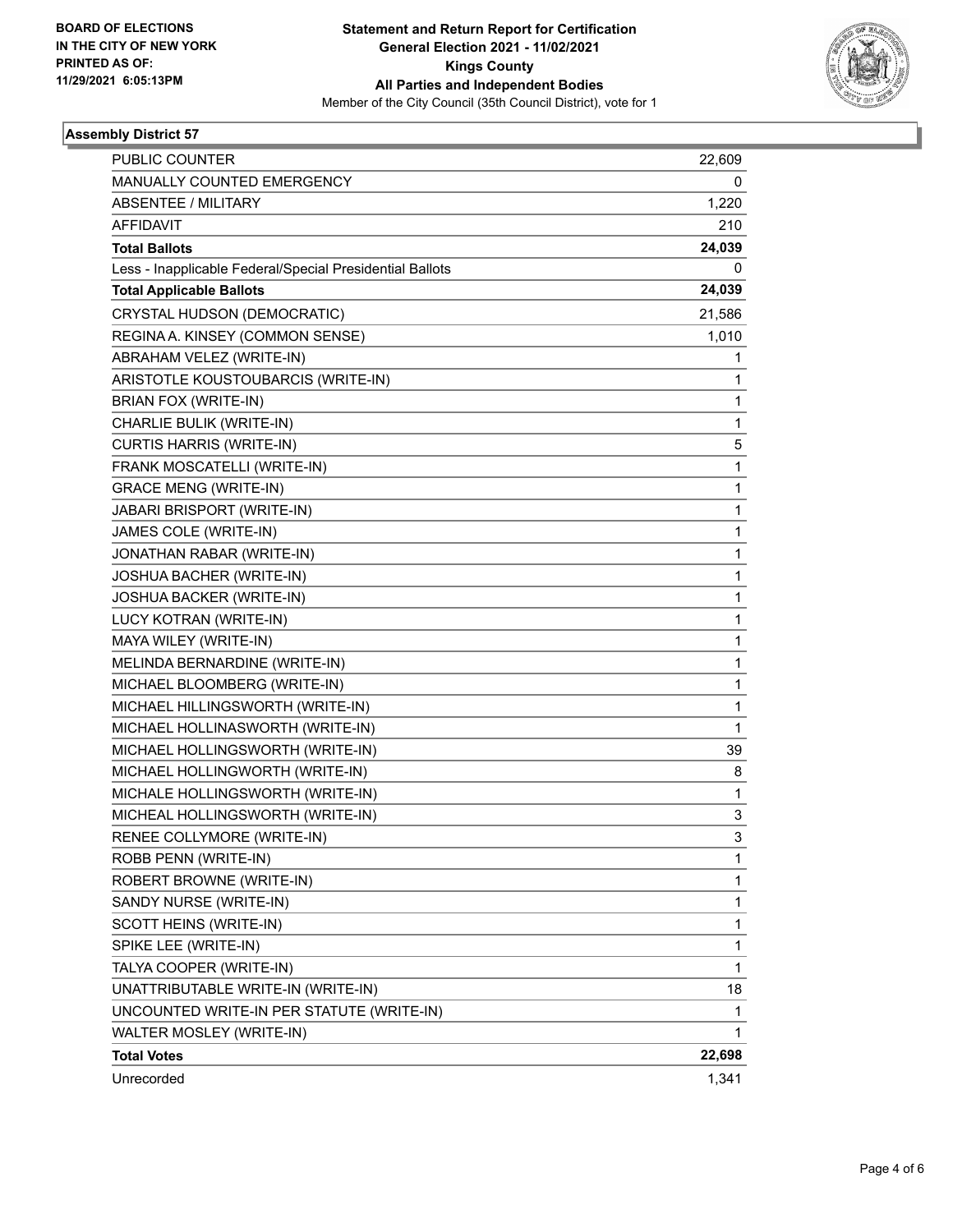

# **Total for Member of the City Council (35th Council District) - Kings County**

| PUBLIC COUNTER                                           | 30,911       |
|----------------------------------------------------------|--------------|
| MANUALLY COUNTED EMERGENCY                               | 0            |
| <b>ABSENTEE / MILITARY</b>                               | 1,653        |
| AFFIDAVIT                                                | 261          |
| <b>Total Ballots</b>                                     | 32,825       |
| Less - Inapplicable Federal/Special Presidential Ballots | 0            |
| <b>Total Applicable Ballots</b>                          | 32,825       |
| CRYSTAL HUDSON (DEMOCRATIC)                              | 29,003       |
| REGINA A. KINSEY (COMMON SENSE)                          | 1,475        |
| ABRAHAM VELEZ (WRITE-IN)                                 | 1            |
| ARISTOTLE KOUSTOUBARCIS (WRITE-IN)                       | 1            |
| BARRETT ZACHERY (WRITE-IN)                               | 1            |
| BRIAN FOX (WRITE-IN)                                     | 1            |
| CHARLIE BULIK (WRITE-IN)                                 | 1            |
| <b>CURTIS HARRIS (WRITE-IN)</b>                          | 5            |
| ERIC GONZALEZ (WRITE-IN)                                 | 1            |
| ESTER FELDMAN (WRITE-IN)                                 | 1            |
| FRANK MOSCATELLI (WRITE-IN)                              | 1            |
| <b>GRACE MENG (WRITE-IN)</b>                             | 1            |
| HAROLD TISHER (WRITE-IN)                                 | 1            |
| HAROLD TISHLER (WRITE-IN)                                | 1            |
| INDIA WALTON (WRITE-IN)                                  | 1            |
| JABARI BRISPORT (WRITE-IN)                               | 1            |
| JAMES COLE (WRITE-IN)                                    | 1            |
| JHON STOSSEL (WRITE-IN)                                  | 1            |
| JONATHAN RABAR (WRITE-IN)                                | 1            |
| JOSHUA BACHER (WRITE-IN)                                 | 1            |
| JOSHUA BACKER (WRITE-IN)                                 | 1            |
| KAREN A GREENWOOD (WRITE-IN)                             | 1            |
| LUCY KOTRAN (WRITE-IN)                                   | 1            |
| MARC L MINKOFF (WRITE-IN)                                | 1            |
| MAYA WILEY (WRITE-IN)                                    | $\mathbf{1}$ |
| MELINDA BERNARDINE (WRITE-IN)                            | 1            |
| MICHAEL BLOOMBERG (WRITE-IN)                             | 1            |
| MICHAEL HILLINGSWORTH (WRITE-IN)                         | 1            |
| MICHAEL HOLLINASWORTH (WRITE-IN)                         | 1            |
| MICHAEL HOLLINGSWORTH (WRITE-IN)                         | 60           |
| MICHAEL HOLLINGWORTH (WRITE-IN)                          | 8            |
| MICHAEL HOLLINSWORTH (WRITE-IN)                          | 3            |
| MICHAEL WORTH (WRITE-IN)                                 | 1            |
| MICHALE HOLLINGSWORTH (WRITE-IN)                         | 1            |
| MICHEAL HOLLINGSWORTH (WRITE-IN)                         | 3            |
| MOSHE RUBASHKIN (WRITE-IN)                               | 1            |
| RENEE COLLYMORE (WRITE-IN)                               | 3            |
| RENEE HOLMES (WRITE-IN)                                  | 1            |
| ROBB PENN (WRITE-IN)                                     | 1            |